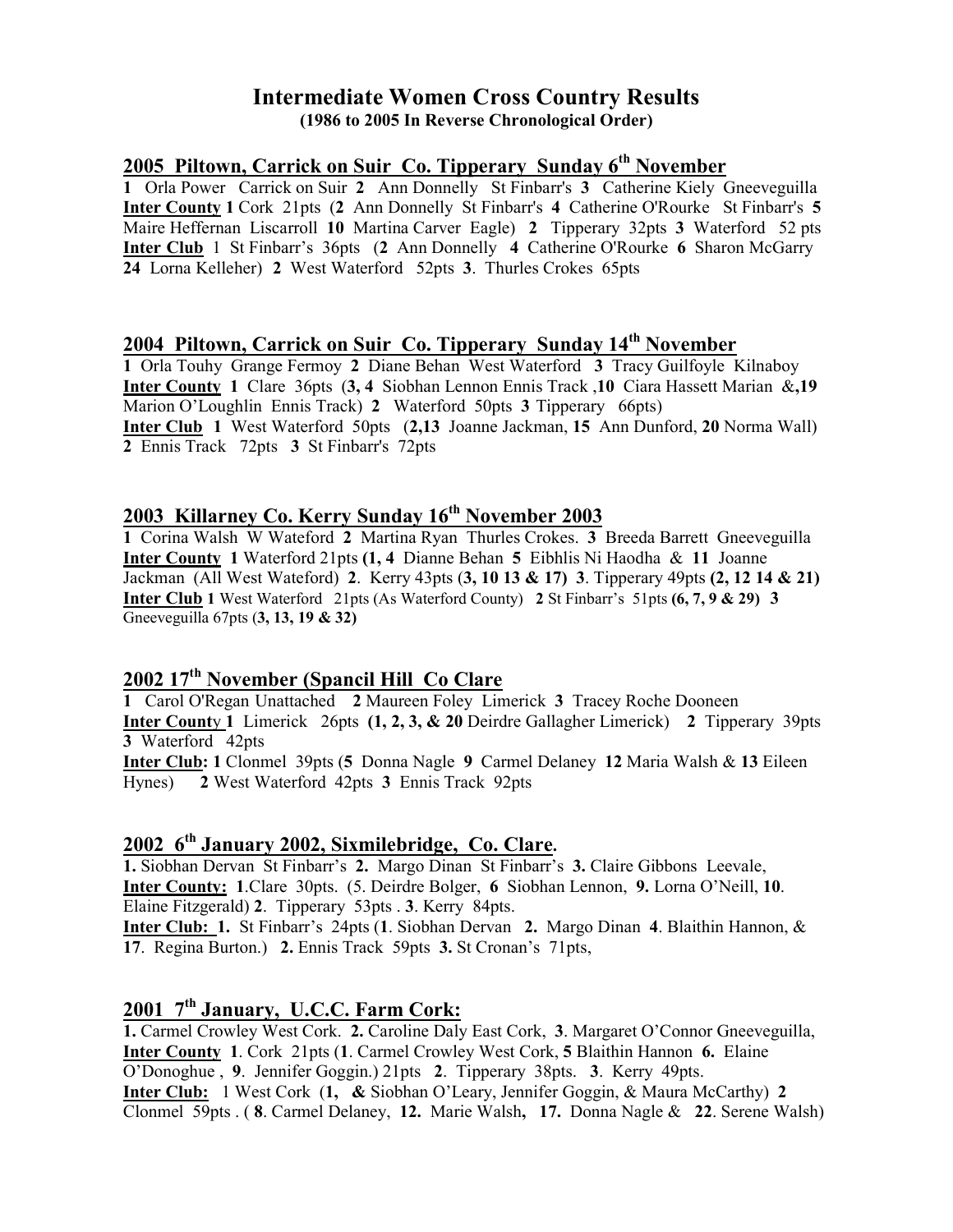# 2000 9th January, Dungarvan, Co. Waterford:

1. Mairead O'Callaghan North Cork, 2. Helena Rea North Cork, 3. Rhona Murphy U.C.C. Inter County. 1. Cork 18pts ( 2. Helena Rea 3. Rhona Murphy 5 Ciara O'Shea & 8. Catherine Keohane) 2. Tipperary 59pts. 3. Clare 77pts. Inter Club: 1. North Cork 14pts (1. Mairead O'Callaghan 2. Helena Rea 5. Ciara O'Shea & 6.

Siobhan Lenihan) 2. Marian 63pts 3. Thurles Crokes 69pts

# 1999 3rd January, Borrisoleigh, Co. Tipperary:

1. Liz Hussey Limerick, 2. Ann Sexton Kilmurry Ibrickan, 3. Margaret Danagher Templemore. Inter County: 1.Clare. 23pts (2. Ann Sexton, 6. Ann Healy 7 Lilly Enright & 8. Margaret Lafferty). 2. Tipperary 24pts.

Inter Club: 1. Kilmurruy Ibrickan 30pts ( 2. Ann Sexton, 6. Ann Healy, 8. Margaret Lafferty & 14. I. Cussack). 2. Templemore 35pts

## 1998 11<sup>th</sup> January, University of Limerick:

1. Madaline Dorney Thurles Crokes, 2. Paula Corbett W Limerick 3. Claire Deane East Cork. Inter County: 1. Tipperary 25pts ( 1. Madaline Dorney, 6. Sandra Quinn, 8. Grace Kelly, 10 Nessa O'Halloran) 2. Cork 27pts 3. Limerick 29pts.

Inter Clubs 1. Thurles Crokes 25pts ( As Tipp) 2. Limerick 47pts 3. Ennis Track 74pts.

### 1997 12 January, Currow, Castleisland, Co. Kerry.

1.Teresa Collins Kilmurry Ibrickan, 2. Barbara Joyce Limerick, 3, Miriam McGillicuddy Riocht Inter County: 1. Clare 27pts. (1.Teresa Collins, 5. Ann Healy, 9. Margaret Lafferty, 12 Deirdre Bolger) 2. Kerry 36pts

Inter Club: 1. Kilmurry Ibrickan. 45pts (1. Teresa Collins, 9. Margaret Lafferty, 16 Allison O'Neill & 19 Philis Collins ) 2. Ennis Track 48pts

# 1996 7<sup>th</sup> January, Limerick:

1. Sue Garrihy Kilmurry Ibrickan, 2. Dorothy Grimes Bandon, 3. Gemma Leahy Moyvane Knockanure.

Inter County 1 Clare 21pts (1. Sue Garrihy, 5 Ann Healy, 7. Margaret Lafferty, 8. M. Dullaghan) 2. Cork 23pts

Inter Clubs 1. West Cork 26pts (2. Doherty Grimes, 4. Ann Campbell, 9. F. Begley & 11. C. O'Leary.) 2. Kilmurry Ibrickan 33pts

# 1995, 15<sup>th</sup> January Carrignavaar, Co. Cork.

1. Angela Shine U.C.C. 2. Ann Marie Healy, Eagle 3. Colette O'Riordan West Muskerry. Inter County: 1. Cork 20pts ( 2. Ann Marie Healy, 3. Colette O'Riordan, 7. Eileen Buckley & 8. Monica Twohig.) 2. Tipperary 44pts 3. Clare 60pts

Inter Club: 1. U.C.C. 33pts ( 1. Angela Shine, 9. Freda Davern, 11. Jenny Henchion, & 12 Maira Prenderville) 2. Eagle 33pts & 3. Templemore 44pts

### 1994, Dungarvan, Co. Waterford.

1. Shelia Daly Cork. 2. Mary Murphy Cork, 3. Brid NiChonail U.C.C. Inter County: 1. Cork 12pts (1. Shelia Daly, 2. Mary Murphy , 4. Collete O'Riordan, 5. Angela McEvoy) 2. Tipperary 24pts Inter Club: 1. St Finbarr's 15pts 2. Marian 26pts 3. St Catherines 39pts